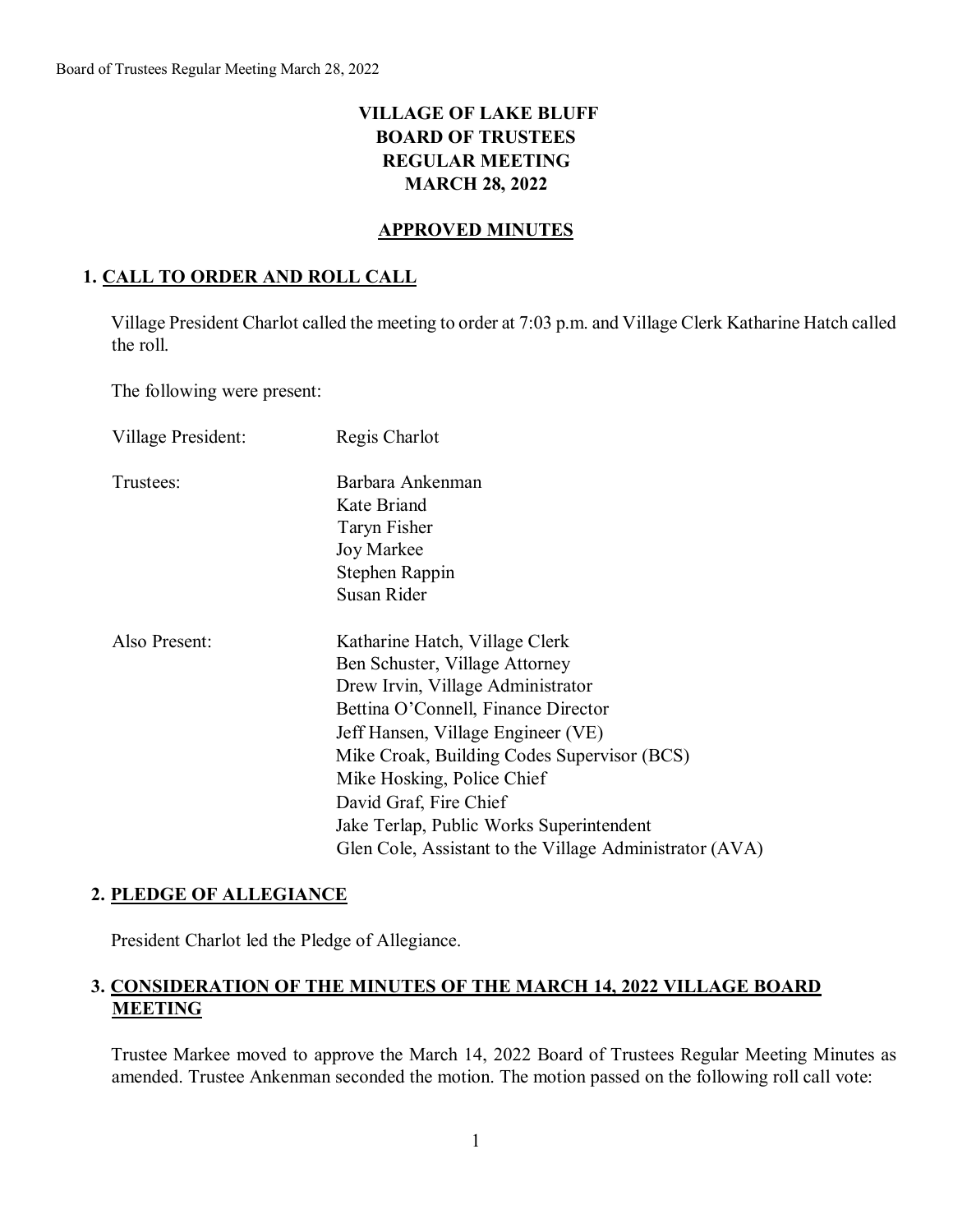Ayes: (6) Briand, Fisher, Markee, Rappin, Rider, Ankenman Nays: (0) Absent: (0)

#### **4. ITEM #4 – NON-AGENDA ITEMS AND VISITORS**

President Charlot stated the Village President and Board of Trustees allocate fifteen minutes for those individuals who would like the opportunity to address the Village Board on any matter not listed on the agenda. Each person addressing the Village Board of Trustees is asked to limit their comments to a maximum of five (5) minutes.

There were no requests to address the Board.

#### **5. ITEM #5 – VILLAGE BOARD SETS THE ORDER OF THE MEETING**

President Charlot stated he would, if there were no objections, take the Consent Agenda and Agenda Item #16 then return to the regular order of the meeting. There were no objections from the Board.

#### **6. ITEMS #10, #11, #12 AND #13 – CONSENT AGENDA**

President Charlot introduced the following Consent Agenda items for consideration:

- 10. Correspondence Delivered in the March 11 and 18, 2022 Informational Reports;
- 11. Second Reading of an Ordinance Comprehensively Amending the Village's Historic Preservation Regulations and the Regulations Governing the Historic Preservation Commission (Title 2 and Title 9, Chapter 14 of the Municipal Code);
- 12. Second Reading of an Ordinance Granting a Special Use Permit to CMP Management, LLC to Operate a Membership Sports and Recreation Club at 42 Sherwood Terrace, Suite #2 (The Farm); and
- 13. An Ordinance Declaring Personal Property Owned by the Village of Lake Bluff as Surplus.

Trustee Rappin moved to approve the consent agenda. Trustee Briand seconded the motion. The motion passed on the following roll call vote:

Ayes: (6) Fisher, Markee, Rider, Rappin, Ankenman, Briand

Absent: (0)

### **7. ITEM #16 – AN ORDINANCE GRANTING VARIATIONS FROM THE VILLAGE'S FLOOR AREA RATIO AND BUILDING COVERAGE RESTRICTIONS (562 Sunrise Avenue)**

President Charlot said on January 20, 2022, the Village of Lake Bluff received a zoning variation application from Donald Shoemaker and Kim Parkerson (jointly, Applicant) for zoning relief necessary to renovate the interior and exterior of the property and add a covered screened-in porch to the rear of the single-family residence located at 562 Sunrise Avenue. The existing building does not conform with the

Nays: (0)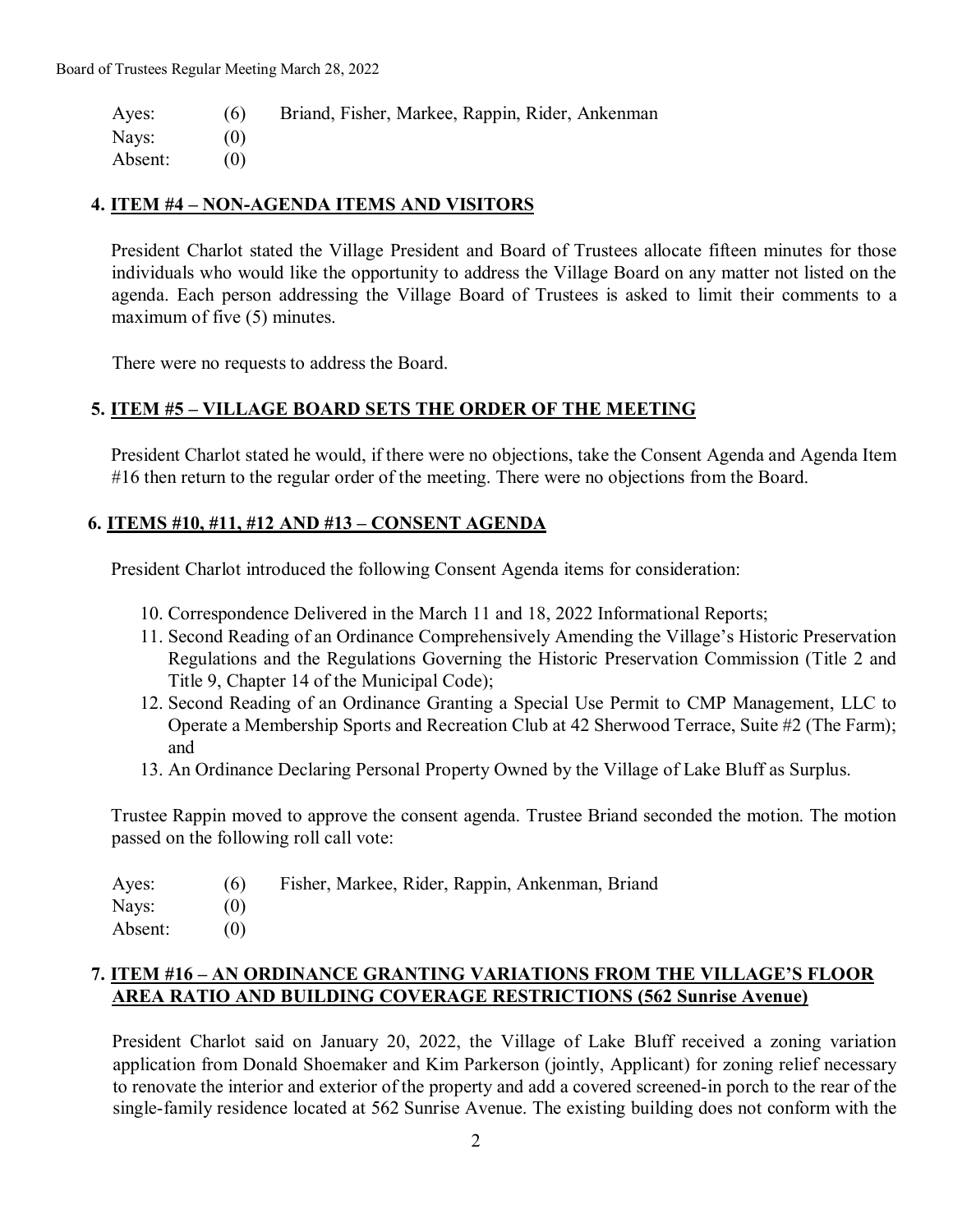Village's floor area ratio limitation, and the proposed work would increase both the floor area (62% variation) and building coverage (4% variation) of the building beyond the maximums established by the Zoning Regulations. President Charlot further said at its March 10 meeting, the Joint Plan Commission and Zoning Board of Appeals (PCZBA) conducted a public hearing to consider the variations and unanimously recommended that the Village Board grant the requested relief with no special conditions. At its March 14 meeting, members of the Village Board expressed concern with the nature of the variation request and deferred first reading approval in order to allow the applicant to appear before the Board. Staff understands that the Applicant will participate in Monday's Board meeting and be available to answer any questions.

Following an invite from President Charlot, Donald Shoemaker came forward and introduced himself and his wife (Kim Shoemaker) to the Board. He shared personal and background information regarding the subject property and said he is thrilled to be back in Lake Bluff living in the house he purchased from his mother. He said renovations (garage and upstair addition) were done to the home in the 1980s and since that time the exterior siding has deteriorated amongst other construction issues, and it is his opinion the home is ready to either be torn down or renovated. Mr. Shoemaker said he loves the midcentury modern style home, recognizes that he lives in a very special place in Lake Bluff, and he is trying to get the house ready for the next generation. He continued by stating he understands there was some concern with the lot line and said the plans were shared with their neighbors who support the proposed improvements. He said he has thoughtfully kept the architecture intact, considered appropriate rear and porch improvements, been a good neighbor, and he thinks the proposed changes will be good for the house and neighborhood.

Following a request from President Charlot, Monica Muialowski (project manager) and Fred Wilson (architect) introduced themselves to the Board. Ms. Muialowski said the existing nonconforming house as of today exceeds the allowable FAR then commented on why the house, decks, and basement are inclusive to FAR rules. She said the proposed screen porch takes over the existing open screen porches that count towards FAR, and they want to make it more of a consolidated space that works better for the family, and the transom windows ties into the architecture features of the home.

Mr. Wilson said the house has a flat roof so there is no attic space for storage and the proposal consists of a weather protected storage area beneath the screened porch; then he commented on the aesthetic, transom windows, and structural components. Mr. Wilson said he loves that this is an iconic home on the lake front walkway that will be passed down to future generations and he think people would be sad if the house was torn down. Mr. Wilson continued by commenting on the hardship, practical difficulty and unique physical conditions for variation and said he thinks the proposed exterior improvements will add value to the neighborhood and will not impair any adjacent property. Lastly, he stated the request does not include a pool variation because, if built, it would comply with the impervious surface requirements.

Trustee Rider said she spoke earlier in favor of this request, despite the fact that the variation exceeds the FAR requirement (62%). The 20 feet tall structure is essentially a 1.5 story home and to her, if we can modernize this house she thinks we have done the community a service. Trustee Rider said despite the variation, she thinks the Board should exercise a subjective view of whether or not the reasons for the bulk restrictions are impaired here and it is her assessment they are not. She expressed her opinion that the structure is an unusual physical condition as such this enables her to support the request despite the fact that it exceeds the FAR requirement, and in most other circumstances she is not sure it would be appropriate for approval.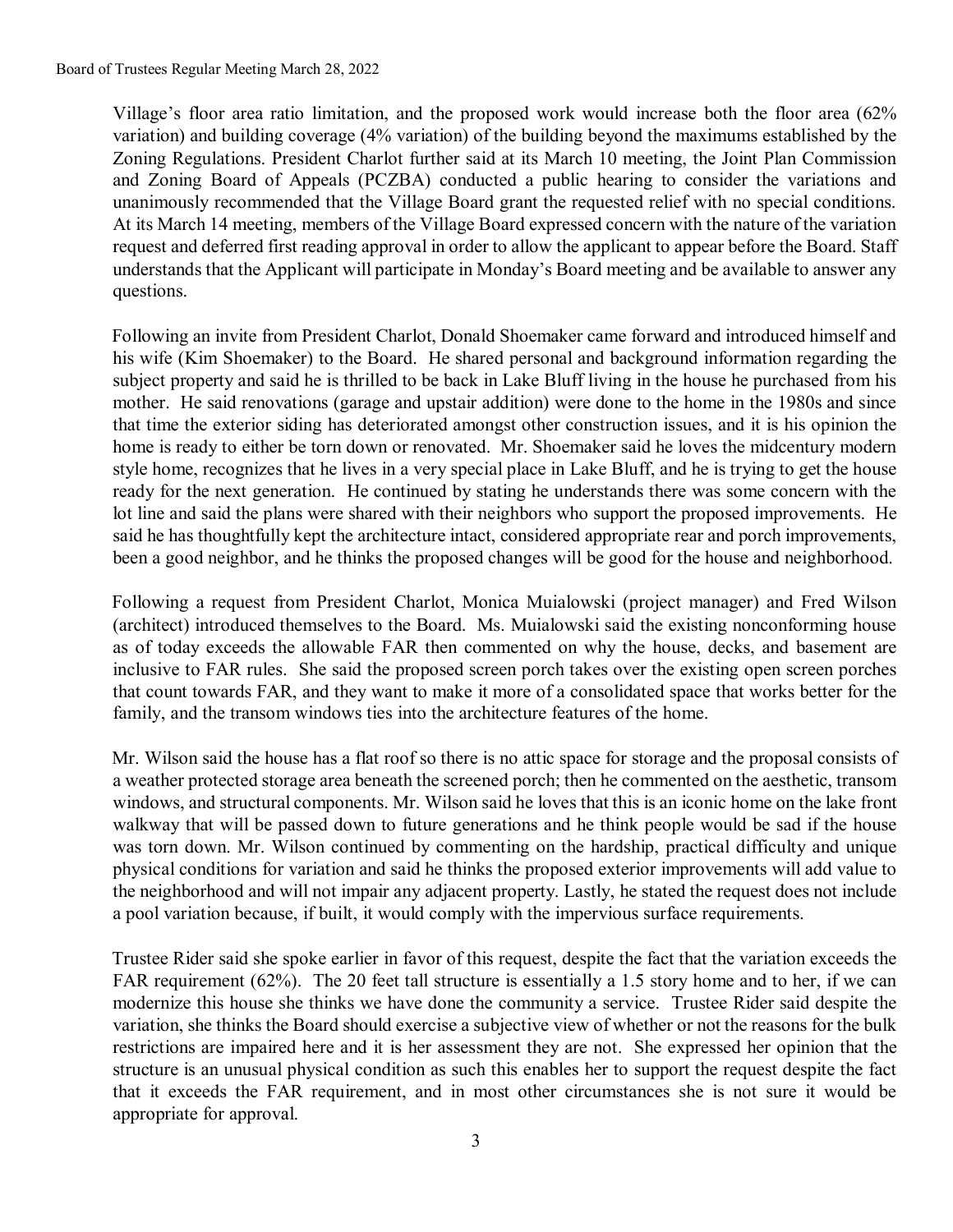Trustee Rappin said he is in support of moving forward with the request which in his opinion should be viewed as "grandfathered" and noted that the Applicants had shared the plans with their neighbors.

Trustee Markee said she lives in a split-level home, understands FAR calculations, and likes the design. She said the Board should not overlook the fact that the Applicants have chosen to update the home or its history. She said she likes the fact that the home is different, reflects a unique nature of Lake Bluff, the neighbors are comfortable with the proposed improvements, not a looming structure and the requested variation is a small percentage.

Trustee Fisher said she thinks the character and charm of our town is reflected in the proposed design. She said she is supportive of the request for all the reasons stated and she would be more concerned with what would happen if the house was torn down.

Trustee Briand expressed her opinion that the Board duty is to manage expectations for the community and if this is allowed it could create a slippery slope. She commented on the previous discussion and said this might not be allowed in other circumstances and she is worried that people will look at this as an example of what they can do. She said this is a beautiful example of a midcentury home then commented on the current FAR and noted that the proposed variation is a de minimis amount. Trustee Briand said she would prefer to get a better understanding of the request because the exterior improvements seem significant. Also, she never got the impression that demolition was an option, if the request was not approved. Trustee Briand asked if the request was denied, would the Applicant move ahead with the project, even if there is no storage space. Mr. Shoemaker said they would like to keep the structure and move forward with the proposed improvements. Trustee Briand said she is torn because the Board has to always be mindful of its real role, which is in this particular case is to manage expectation, and she asked would this same type of request be allowed for any other property.

Trustee Ankenman said she wonders if the Applicant had explored other opportunities that would not compromise the structure and utilization of the space or exceed the FAR requirements. She commented on how the FAR could be decreased and said she would prefer to hear from the Applicant regarding this request. Mr. Wilson said plans were explored to determine how the spaces would function then he commented on how the complexity regarding FAR and bulk applies to this specific request.

In response to questions from the Trustee Ankenman, Mr. Shoemaker said the basement is combined livable and unused space. He continued that, if the proposed transom windows for the screen porch were omitted, it would change the architectural features as the plan it to make it consistent with the existing transom windows in the dining area. Trustee Ankenman said she understands the beauty and aesthetic, but the Board has denied other Applicants with similar strategy. She understands the Applicants desire to live in Lake Bluff but she does not think the argument presented this evening is relevant nor could the standards be applied to other applicants. She said she feels uncomfortable that the value, location and architecture is being considered and this request would put a burden on her to then not be able to say "no" or when to say "no" to another case. Trustee Ankenman said she loves everything being proposed and wishs the FAR calculations were different, but she does not see how saying "yes" to the proposal would not create a burden moving forward. Mr. Shoemaker said they hired a talented architectural firm to maintain the character of the home and not create any negative impact on the neighborhood and he thinks the improvements will be a nice addition to Lake Bluff.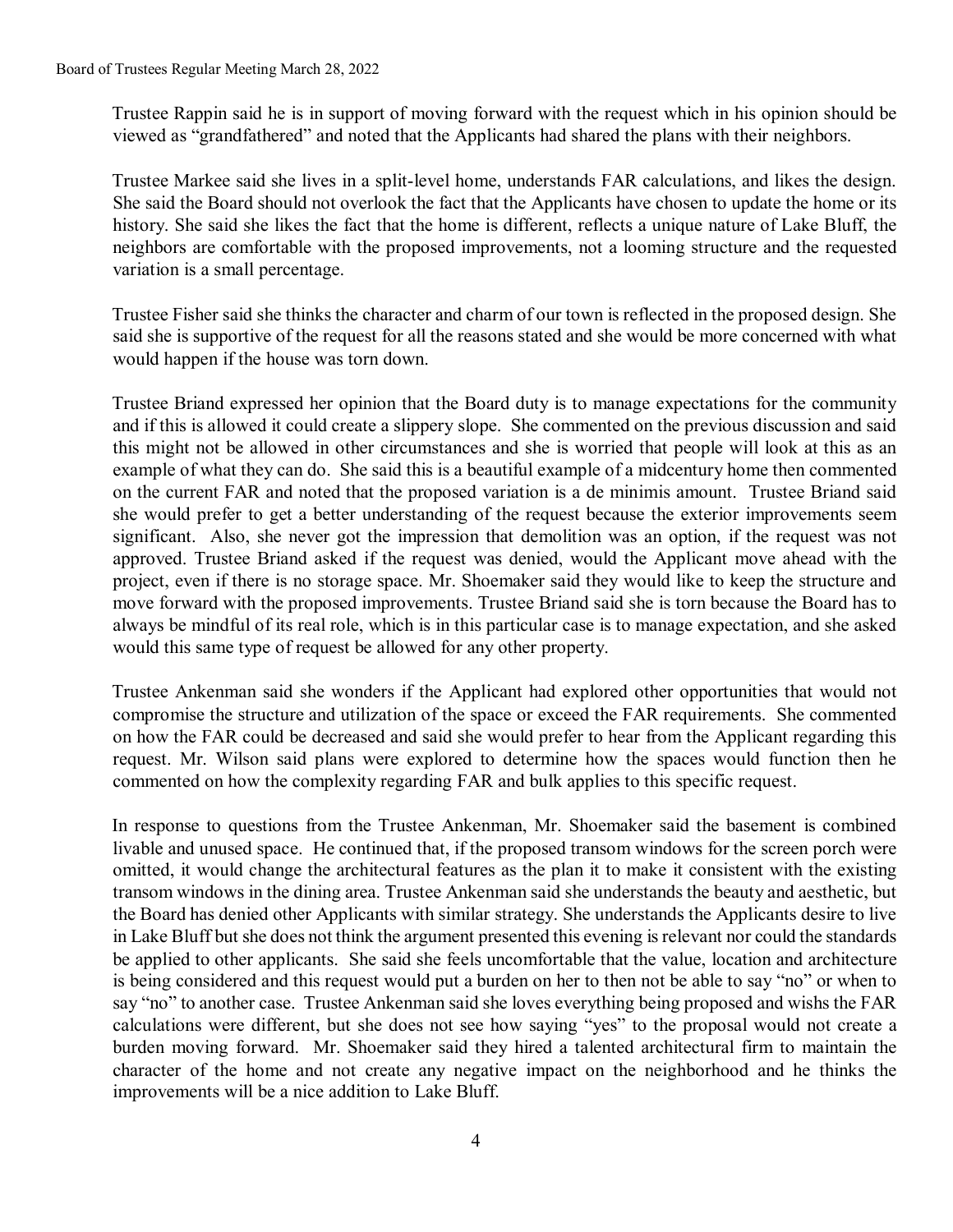Trustee Rider said she respects the Board's comments regarding the danger of setting a precedent but she thinks subjective evaluation of the zoning standards for variation should be considered given the timing when the house was built, unique physical condition, whether it is a reality now or in the future, and the risk that something more enormous could be built.

Trustee Briand said the standard for variation shall require proof that the variation being sought satisfied each of the following standards and she thinks this request constitutes special privilege. The comments presented this evening were personal in nature and she feels the Board should manage these expectations. Trustee Briand said she loves the aesthetic and architectural features but stated that we have to be objective because if we are subjective then different zoning standards would be applied.

Trustee Markee commented on the recent historic preservation discussions and said she understands that FAR requirements must be considered but to her the structure should also be considered as it is significant to the community. She said she feels the intent is to make the structure livable for today and understands this could be an emotional decision, but she supports the request because she was under the impression that the previous discussion pertained to preserving significant structures and making them livable in the modern era.

Trustee Fisher commented on why she thinks the standards for variation, unique physical condition, could be highly subjective. It is her opinion the language was drafted in a broad manner to allow the Board to make decision regarding these types of requests. She said she thinks this is a unique circumstance which meets the standards for variations and her opinion of the house has no bearing on her decision. Trustee Fisher said she is not certain what the Board could be doing as far as enforcing because the structure already exceeds the allowable FAR, and said she thinks the number is incredibly subjective.

Trustee Markee moved to approved first reading of the ordinance. Trustee Rappin seconded the motion. The motion passed on a voice vote.

## **8. ITEM #6A – WARRANT REPORT FOR MARCH 1 – MARCH 14, 2022 AND FEBRUARY 2022 PAYROLL EXPENDITURES**

President Charlot reported expenditure of Village funds for payment of invoices in the amount of \$227,448.89 for March 15 – March 28, 2022 for a total amount of \$227,448.89. He said the Invoice Register Report shows checks with a status of "open" or "paid". All checks with the status of "open" are computer generated checks for the Board's final approval. Checks with the status of "paid" are manual checks processed.

As there were no questions from the Board, Trustee Ankenman moved to approve the Warrant Report. Trustee Fisher seconded the motion. The motion passed on the following roll call vote:

| Ayes: | (6) |  | Ankenman, Briand, Fisher, Markee, Rappin, Rider |  |  |
|-------|-----|--|-------------------------------------------------|--|--|
|-------|-----|--|-------------------------------------------------|--|--|

- Nays: (0)
- Absent: (0)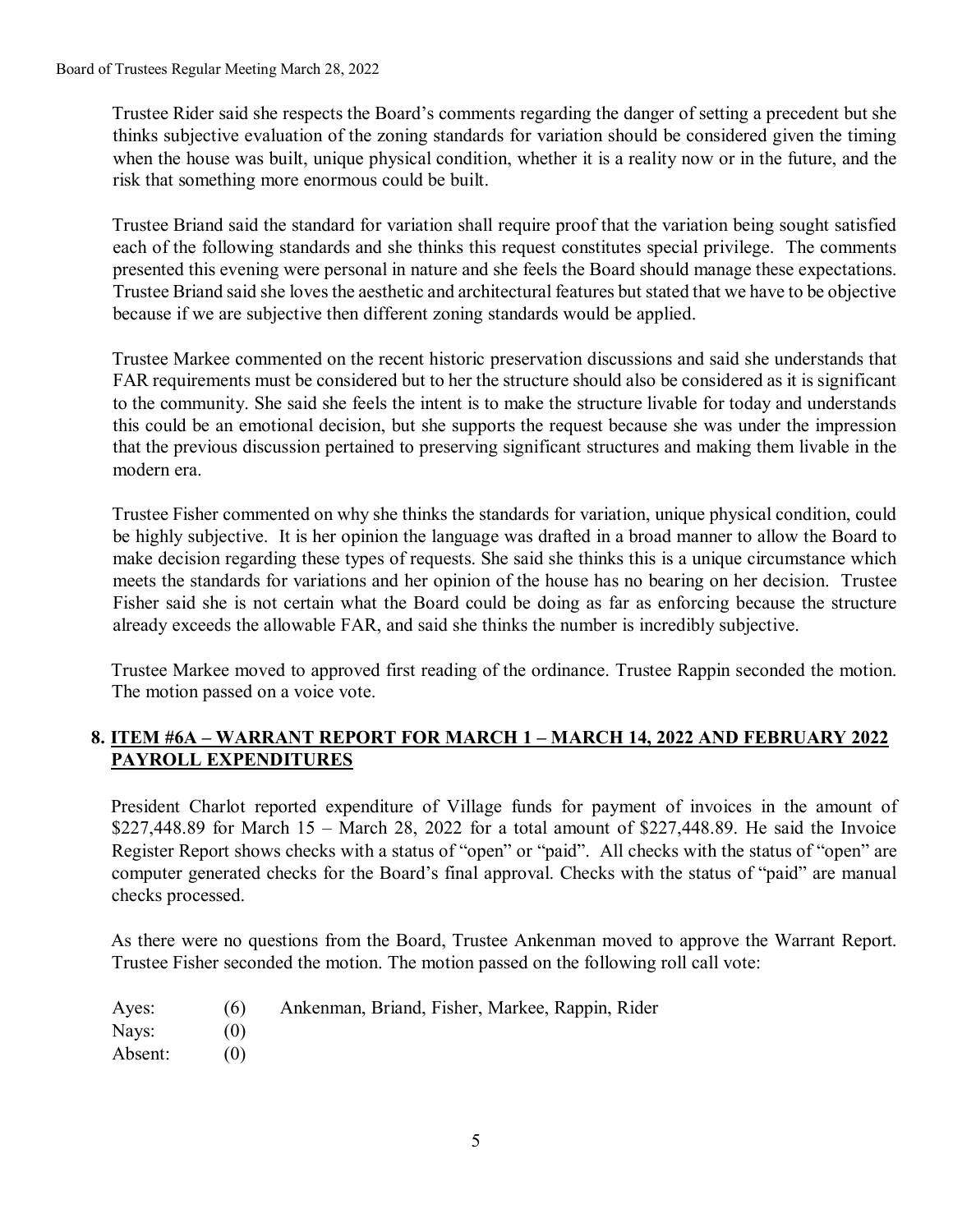### **9. ITEM #6B – FEBRUARY 2022 FINANCIAL REPORT**

At President Charlot's request, Finance Director Bettina O'Connell provided a brief summary of the February 2022 Financial Report highlighting major revenue sources and expenditures for the period.

- The monthly sales tax revenue on a cash basis for February of FY22 is \$304,630, which is \$15,877 or 5.5% greater than FY21 cash basis receipts of \$288,753. FY22 year to date sales tax revenue is \$519,110 greater than the May-February FY21 cash basis receipts.
- Building Permit revenue for FY22 to date is \$334,218, \$44,293 greater than the same reporting period last fiscal year.
- General Fund FY22 total revenues of \$10,323,357 are \$1,699,370 or 19.7% greater than January FY21 year to date revenues.
- FY22 current expenditures are consistent with or less than budgeted for the total General Fund; the FY year to date expenditures of \$9,648,853 are \$1,935,992 greater than the expenditures for the same period in FY21.

In response to a comment from Trustee Markee, Finance Director O'Connell said the Village is definitely seeing fallout from the COVID pandemic in regards to changes in projects that were paused and also those whose rolled over which has increased expenditures year to date in comparison to the prior year.

In response to a comment from Trustee Fisher, Finance Director O'Connell commented on how the majority of the increased expenses are related to the public works street/sewer projects.

In response to request from Trustee Briand, Finance Director O'Connell commented on the sales tax by commercial sector chart provided in the packet. She explained how the Illinois Department of Revenue reporting requires that there be at least four taxpayers in a given category to protect confidentiality, she said that if there are less than four their respective sales tax is reported in the "agriculture and all others" category. In January 2022 changes to sales tax reporting changes so now it is required for remote sellers with no physical presence to pay sales tax to the community where the on-line sale occurred to be reported. These new retailers reports have increased the number of businesses in the given categories causing them to be categorized differently.

As there were no questions from the Board, Trustee Rider moved to accept the Finance Report. Trustee Rappin seconded the motion. The motion passed on a unanimous voice vote.

### **10. ITEM #7 – VILLAGE ADMINISTRATOR'S REPORT**

Village Administrator Irvin had no report.

### **11. ITEM #8 – VILLAGE ATTORNEY'S REPORT**

Village Attorney Ben Schuster had no report.

### **12. ITEM #9 – VILLAGE PRESIDENT'S REPORT**

President Charlot had no report.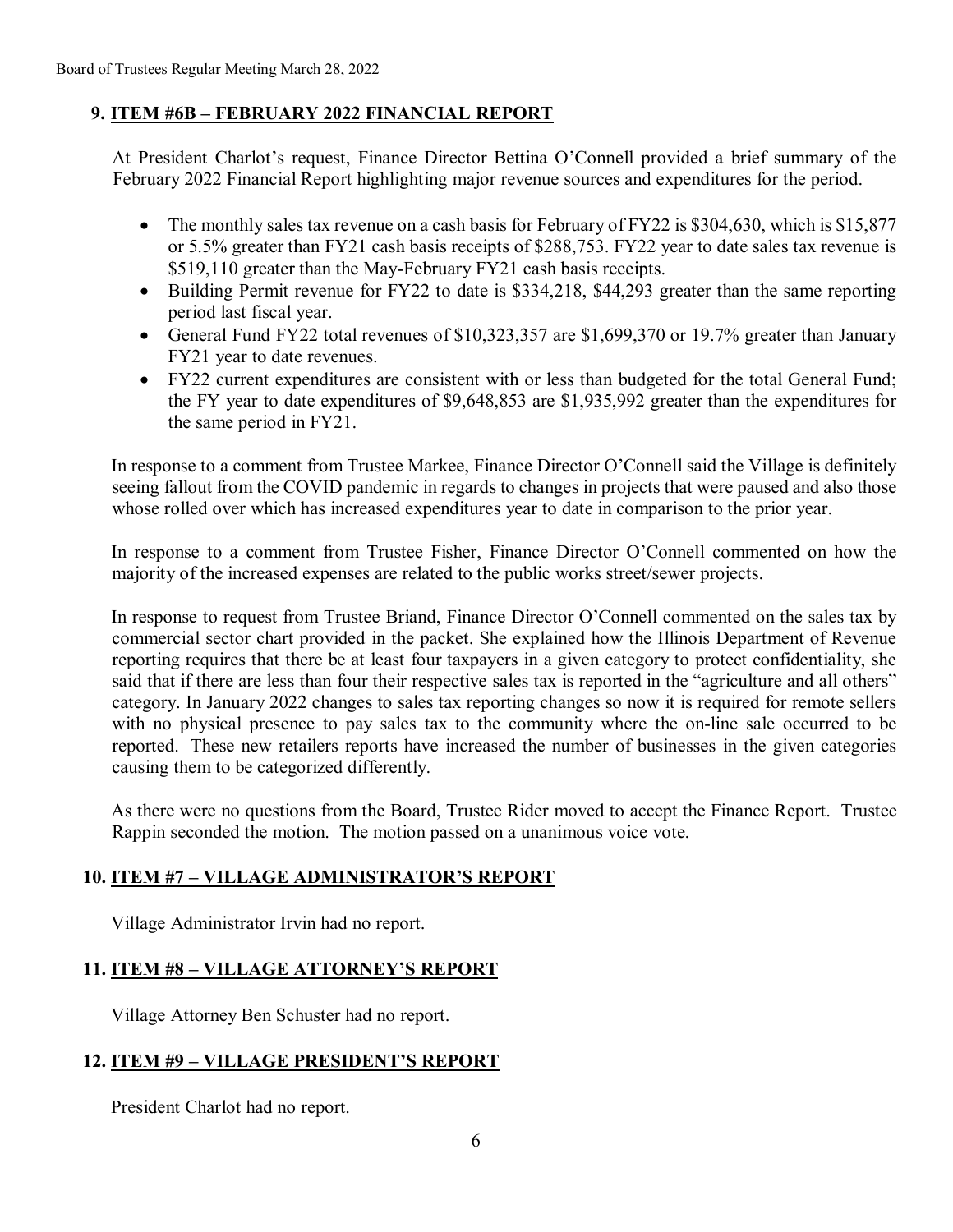# **14. ITEM #14 – CONTINUED PUBLIC HEARING CONCERNING THE VILLAGE OF LAKE BLUFF PROPOSED FISCAL YEAR 2023-2024 BIENNIAL BUDGET**

President Charlot said as required by law, the Village must hold a public hearing on the FY2023-2024 Tentative Biennial Budget (Budget) after which the fiscal plan may be revised and passed without any further inspection, notice or hearing. Notice of this hearing was published in the *Lake County News-Sun* on March 3, 2022. He further stated the Village Board opened the public hearing at its March 14 meeting and continued the hearing to its March 28 meeting to allow additional time for public participation. The Finance Director previously presented a summary report of the Budget on March 14 and will be available to respond to questions at the hearing.

As there were no comments from the public and Board, President Charlot closed the public hearing.

## **15. ITEM #15 – SECOND READING OF AN ORDINANCE ADOPTING THE BIENNIAL BUDGET FOR THE VILLAGE OF LAKE BLUFF FOR THE FISCAL YEARS COMMENCING MAY 1, 2022 AND ENDING APRIL 30, 2024.**

President Charlot said the tentative Biennial Budget for the next two years includes **\$15,657,009** plus **\$2,555,000** in inter-fund transfers for FY2023 and **\$17,326,712** plus **\$2,147,000** in inter-fund transfers for FY2024, these sums include the Village of Lake Bluff funds and the Lake Bluff Public Library funds. The Village utilizes a multi-year budget process as it emphasizes long-range planning, budgeting for results, effective program management, and fiscal responsibility. President Charlot further stated specifically, the primary objectives of this budget are to: (i) maintain current fund balances at or above Village minimum reserve levels, (ii) control operational costs, (iii) continue reinvestment in Village infrastructure, and (iv) continue to deliver quality and efficient services. Additionally, this budget has been assembled with the intention to allocate resources consistent with the 2023 Village Strategic Plan.

President Charlot said the operating budget (all costs except capital and contingency) for the Village and the Library is \$12.87 million for FY2023, representing a 4.16% increase when compared to FY2022, this increase is largely attributed to increased contract/commodities expenses. The FY2024 operating costs are relatively consistent with a less than 1% increase as one-time contract cost reductions offset the personnel service increase for the year. Property taxes and sales taxes continue to be the two largest sources of revenue at \$4.55 million and \$3.2 million respectively in FY2023. Sales tax revenue projections are conservatively estimated to return to FY2020 pre-COVID levels as consumer supply chain issues may slow the growth contribution based on consumption. Prior year budget modifications reduced revenue expectations and deferred certain capital investments, namely contributions to the Vehicle/Equipment Replacement Fund (VERF) and Capital Fund. The FY23-24 Biennial Budget fully reinstates contributions of \$380k to the VERF and \$1 million to Capital Fund balances. President Charlot further stated on February 14, 2022 the Village Finance Committee discussed and recommended approval of this tentative biennial budget document; a draft was available for public inspection on March 3, 2022 at the Village Hall, the Public Safety Building, and Library as well as on-line at the Village's website at lakebluff.org. The Village Board approved first reading of the ordinance at its March 14 meeting.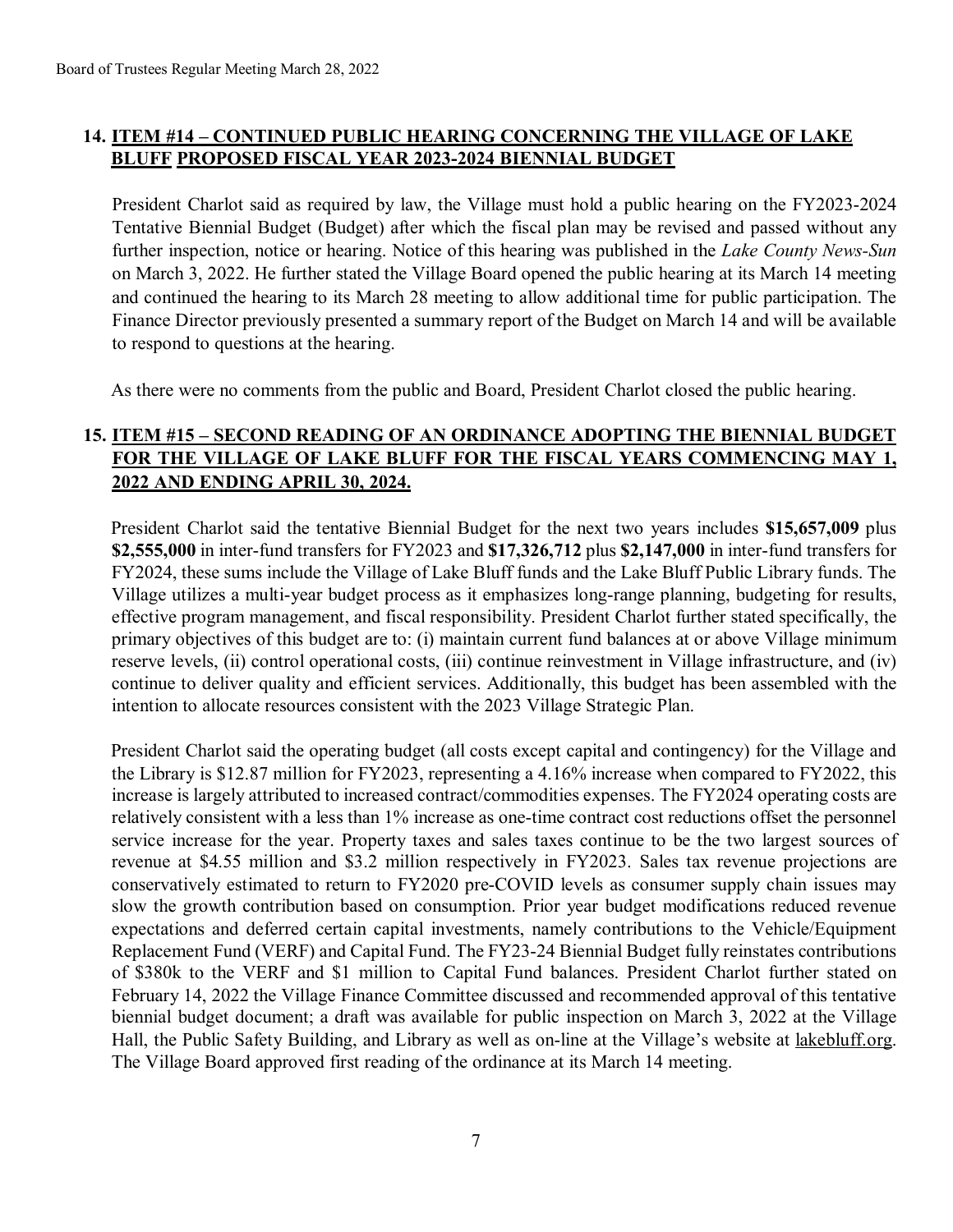In response to a comment from Trustee Briand, Finance Director O'Connell said home rule sales taxes are included in the revenue analysis, sales taxes revenue, and shown in the major revenue sources chart.

Trustee Rappin moved to approved the ordinance. Trustee Markee seconded the motion. The motion passed on the following roll call vote:

| Ayes:   | (6) | Markee, Rappin, Rider, Ankenman, Briand, Fisher |
|---------|-----|-------------------------------------------------|
| Nays:   |     |                                                 |
| Absent: |     |                                                 |

### **16. ITEM #17 – A RESOLUTION WAIVING COMPETITIVE BIDDING AND APPROVING AN AGREEMENT WITH AT&T FOR INTERNET SERVICE**

President Charlot said the Village currently pays about \$165 monthly (or about \$2,000 annually) for internet service through Comcast Business with speeds of 150 mbps down and 15-30 mbps up. Service is provided through a cable modem and is in many ways comparable to what could be obtained at a Village residence. The Village is implementing a number of technology and infrastructure improvements in the coming fiscal year that will increase the utilization of the Village's internet connection. These include police body cameras, redundant disaster backups, and continued remote work and virtual Village meetings. The Village's existing internet connection does not have the upload capacity to support these applications. Due to the Village's location, a provider would likely be required to extend a new fiber line to Village's facilities in order to deliver a higher level of service.

President Charlot said following the March 14 Board meeting, Staff continued to engage in negotiations and recommends entering into a 24-month contract with AT&T as providing the best value for the Village. The contract would provide 500mbps download and upload speeds for \$1,487.25 monthly or about \$18,000 annually. The Village would retain its current Comcast service as a second connection and redundant backup, yielding a total spend of about \$20,000 annually. The relevant expense line item has been increased in the draft FY23 budget. President Charlot further said while Staff anticipates that no provider other than those contacted could economically serve the Village, the Village's current Purchasing Policy and Procedure Manual nevertheless requires a waiver of the formal competitive bidding process prior to awarding the contract. This, in turn, requires a two-thirds affirmative vote of the Board of Trustees to approve.

In response to questions from Trustee Ankenman, Village Administrator Irvin said an agreement with Comcast was initially considered as they are able to provide the larger level of service, but the Village IT provider stated that two different service providers, equipment and pathway for the Village would provide safety and reliable service. Also, he said quotes were obtained from Comcast then commented on the comparison in regards to cost.

In response to a question from Trustee Markee, Village Administrator Irvin commented on the service level objectives and said he thinks the service provide would had 30 days to complete the installation.

President Charlot differentiated between internet services noting the existing Comcast line is basically for residential service, and this solution would allow the Village to maintain internet services in the event that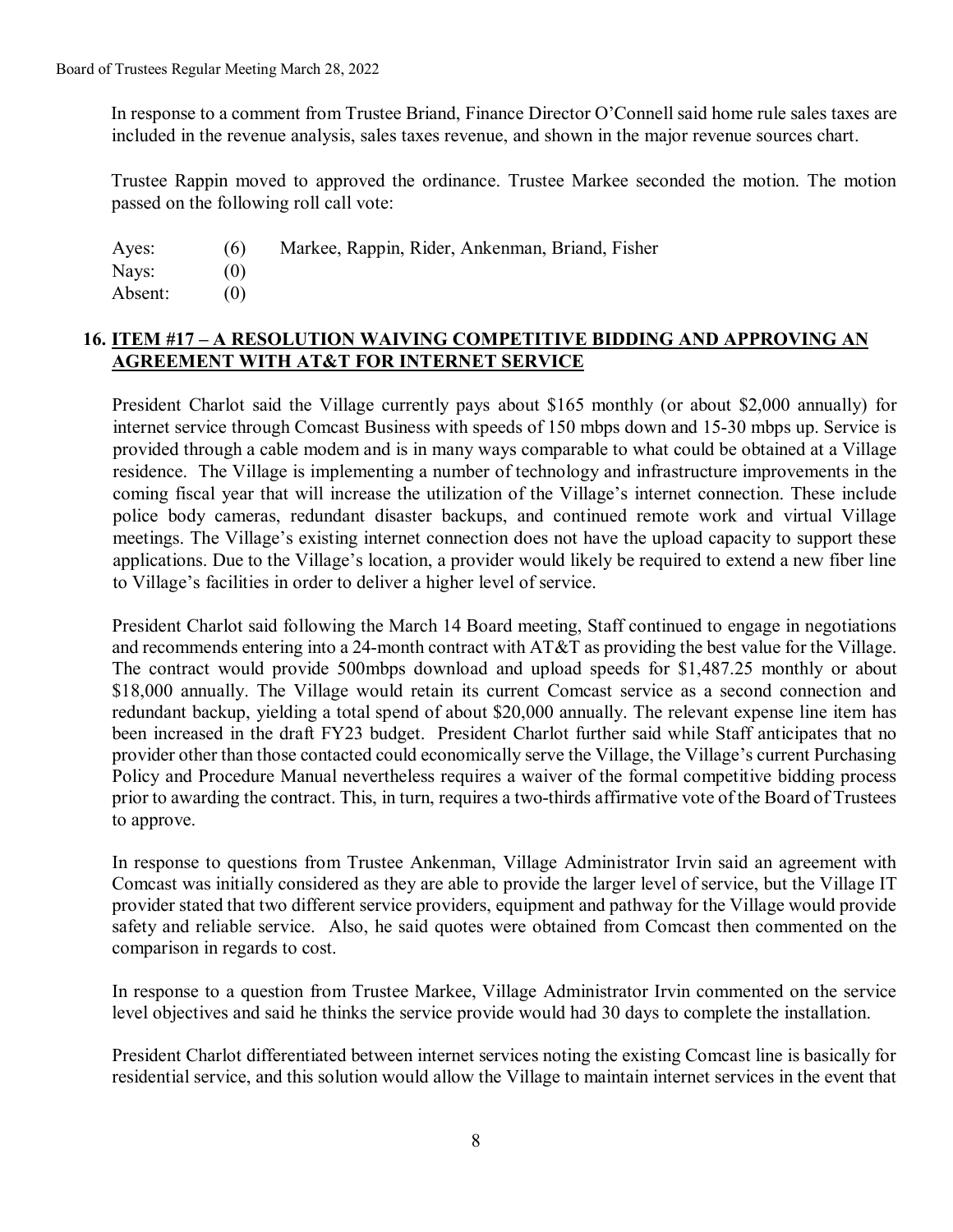one service provider equipment fails. President Charlot said certain internet providers does not guarantee quality service and the proposed agreement has a guarantee of service and credit clause.

As there were no further questions from the Board, Trustee Fisher moved to adopt the resolution. Trustee Briand seconded the motion. The motion passed on the following roll call vote:

Ayes: (6) Rappin, Rider, Ankenman, Briand, Fisher, Markee Nays: (0) Absent: (0)

## **17. ITEM #18 – A RESOLUTION APPROVING AN AGREEMENT TO TERMINATE A DEVELOPMENT AGREEMENT BETWEEN THE VILLAGE AND SB 2011, LCC (Stonebridge)**

President Charlot said on November 22, 2021, the Village Board of Trustees approved a settlement agreement with SB 2011, LLC, the owner of the Stonebridge Development at 136 Green Bay Road a.k.a. 0-391 Jensen Lane, in order to settle pending litigation regarding the maintenance and future development of the property. Section 4(G) of the Settlement Agreement requires the Village to undertake a number of actions, including, to adopt a resolution approving an agreement officially terminating the Development Agreement. President Charlot further stated SB 2011, LLC and the Village continue to implement the various provisions of the Settlement Agreement. Accordingly, the Village Attorney recommends that the Village Board approve the attached Resolution, which simply approves an Agreement to terminate the Development Agreement and authorizes the Village President to execute that Agreement on behalf of the Village.

As there were no further questions from the Board, Trustee Briand moved to adopt the resolution. Trustee Rider seconded the motion. The motion passed on the following roll call vote:

Ayes: (6) Rider, Ankenman, Briand, Fisher, Markee, Rappin Nays: (0) Absent: (0)

### **18. ITEM #19 – TRUSTEE'S REPORT**

There was no Trustee's report.

### **19. ITEM #20 – EXECUTIVE SESSION**

At 8:05 p.m. Trustee Briand moved to enter into Executive Session for the purpose of discussing Personnel (5 ILCS 120/2(c)(2)). Trustee Fisher seconded the motion. The motion passed on the following roll call vote:

| Ayes:   | (6) | Ankenman, Briand, Fisher, Markee, Rappin, Rider |
|---------|-----|-------------------------------------------------|
| Nays:   | (0) |                                                 |
| Absent: | (0) |                                                 |